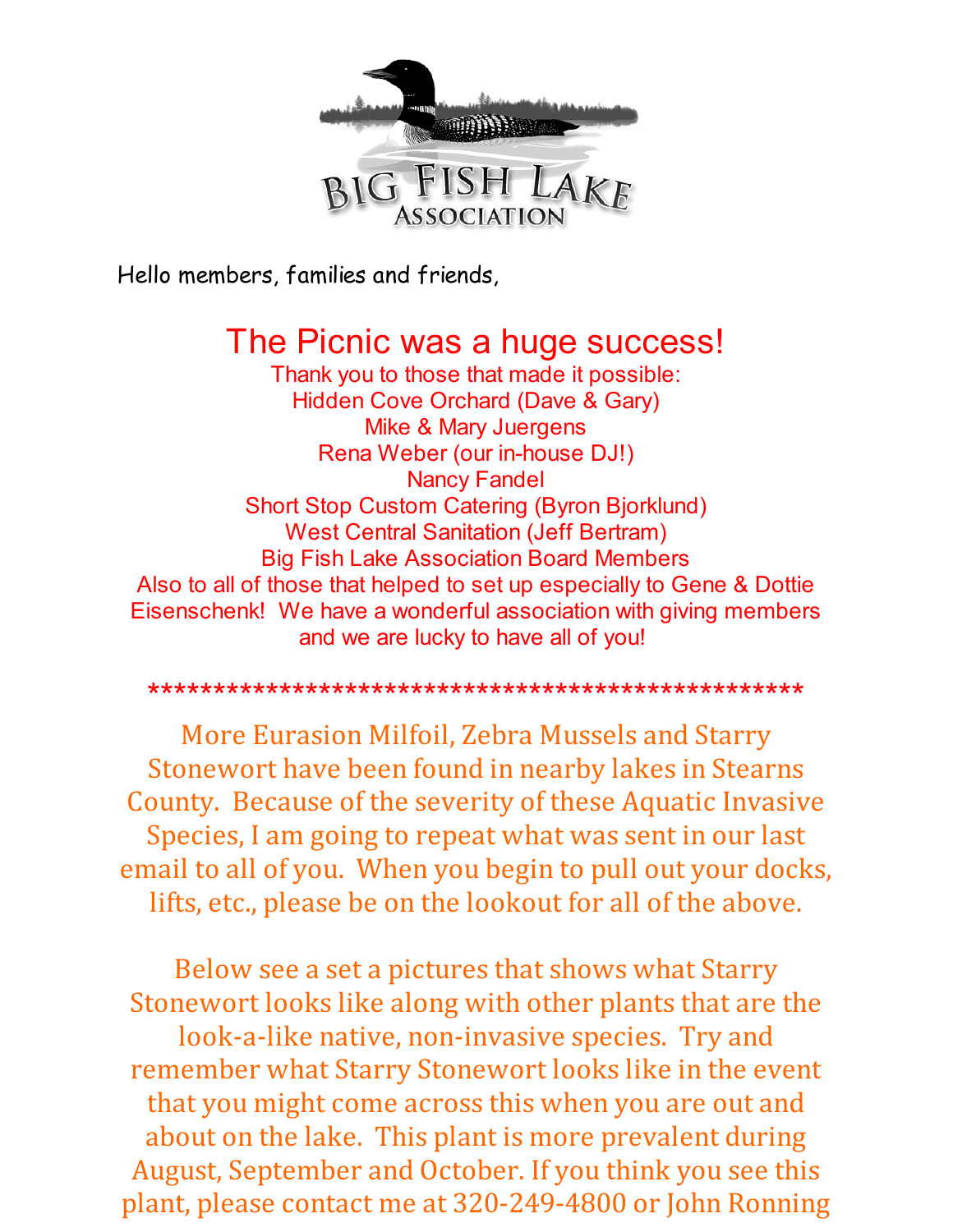at 719-426-1472 as soon as possible! It is so very important to stay proactive in preventing this AIS. You can go on the DNR website to see what other invasives look like! Thank you!



\*\*\*\*\*\*\*\*\*\*\*\*\*\*\*\*\*\*\*\*\*\*\*\*\*\*\*\*\*\*\*\*\*\*\*\*\*\*\*\*\*\*\*\*\*

Looking to sell your home? Please contact me if you are interested. I have a dear friend that is looking to buy on Big Fish Lake because she has heard so many good things about our lake and our association. Kit at 320-249-4800

\*\*\*\*\*\*\*\*\*\*\*\*\*\*\*\*\*\*\*\*\*\*\*\*\*\*\*\*\*\*\*\*\*\*\*\*\*\*\*\*\*\*\*\*\*

Would you be interested in renting your lake home for a week in July or August of 2019? If so, please contact Mary Leighton at 320-291-4982 or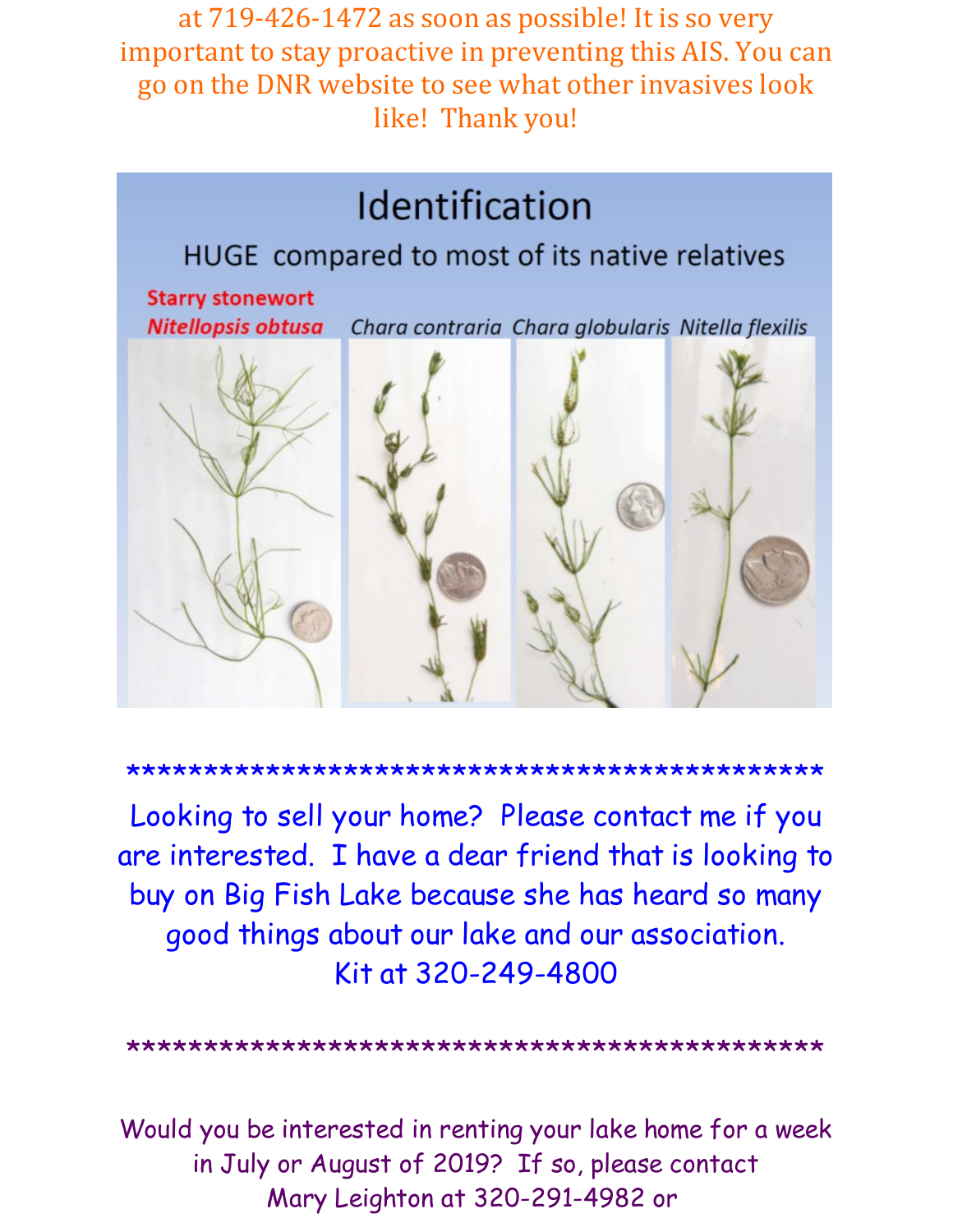## mleighton@sjprep.net.

## Thank you!

## \*\*\*\*\*\*\*\*\*\*\*\*\*\*\*\*\*\*\*\*\*\*\*\*\*\*\*\*\*\*\*\*\*\*\*\*\*\*\*\*\*\*\*\*\*\*

Have a wonderful and safe Labor Day weekend everyone!

Remember...if you enjoy this email please join our Big Fish Lake Association if you haven't done so already by calling me at 320-249-4800 or email me at kitbigfishlake@hotmail.com. Thank you!!!

Thank you for your time and concern for our lake and have a safe summer!

Kit Ferber President 320-249-4800

## **Kraemer Trucking & Excavating, Inc. ~ Gold Member**

P.O. Box 434, Cold Spring, MN 56320  $320 - 685 - 3024 \sim$  office  $320 - 250 - 1384 \sim$  cell [www.kraemer-inc.com](http://r20.rs6.net/tn.jsp?f=001MXUpJ_ViGoOoT5KAMZ4ZrFNuICRm3DZd9J_sQ313GUVqQcnOrsLaNyQ0LIGiRkvWGynTcQAkrf8kH5DZ8Fxdm4f3YKSZ815bYQ8Z3WRpZ0KT9v3Rhi9usaUCe03QXTtYphAymWzNxIw6dCgIFc-nmLCDxN4nxCT2wNopfJqom0U=&c=&ch=) or jeffk@kraemer-inc.com

Specializing in all types of Commercial and Residential FULL SERVICE MARINE Excavating and Septic Systems. Including Delivery of Black Dirt, Washed Sand, Rock Indoor/Outdoor Storage, and Rip Rap.

## **Hirschfeld Real Estate,**

**Josh Hirschfeld, Silver Member** 27867 County Road 50, Cold Spring 320-493-1269 [www.joshhirschfeld.com](http://r20.rs6.net/tn.jsp?f=001MXUpJ_ViGoOoT5KAMZ4ZrFNuICRm3DZd9J_sQ313GUVqQcnOrsLaN5qLhvwV5wQDl_vjKm5R7KVTgZ2V8wF3LLpxJomgniDCxOzhzDHOE2tcBcqM1dbiXFfiCmicBG_R986QScJmAFDmxPW9g0yQ3VLxE7wqB0OxIk2xPesdSM-9RwJNOXtSMg==&c=&ch=) Residential and Commercial Real

### **Please patronize our advertisers. They help pay for our emails!**

#### **In Tune Marine**

18942 Co Rd 83

Richmond, MN 56368

320-685-3410

[www.InTuneMarine.com](http://r20.rs6.net/tn.jsp?f=001MXUpJ_ViGoOoT5KAMZ4ZrFNuICRm3DZd9J_sQ313GUVqQcnOrsLaN5qLhvwV5wQDykYQSRb1GXg31tbUyr9Vg27PKR0Ps50VXMtpXU7pPscX32PADmoR3OxNX_I-Jvmh2paYLCNLt6lUCevitW3FWYvP5nBxTEVo9wbyvEbMKRc=&c=&ch=) DEALERSHIP

Winterization, Pick up and Delivery,

Trailer Rentals, Inboard/Outboard

Service, I/O and Sterndrive Service,

CustomRigging and MORE!

**Kraemer Heating & Air Conditioning ~ Josh Kraemer**